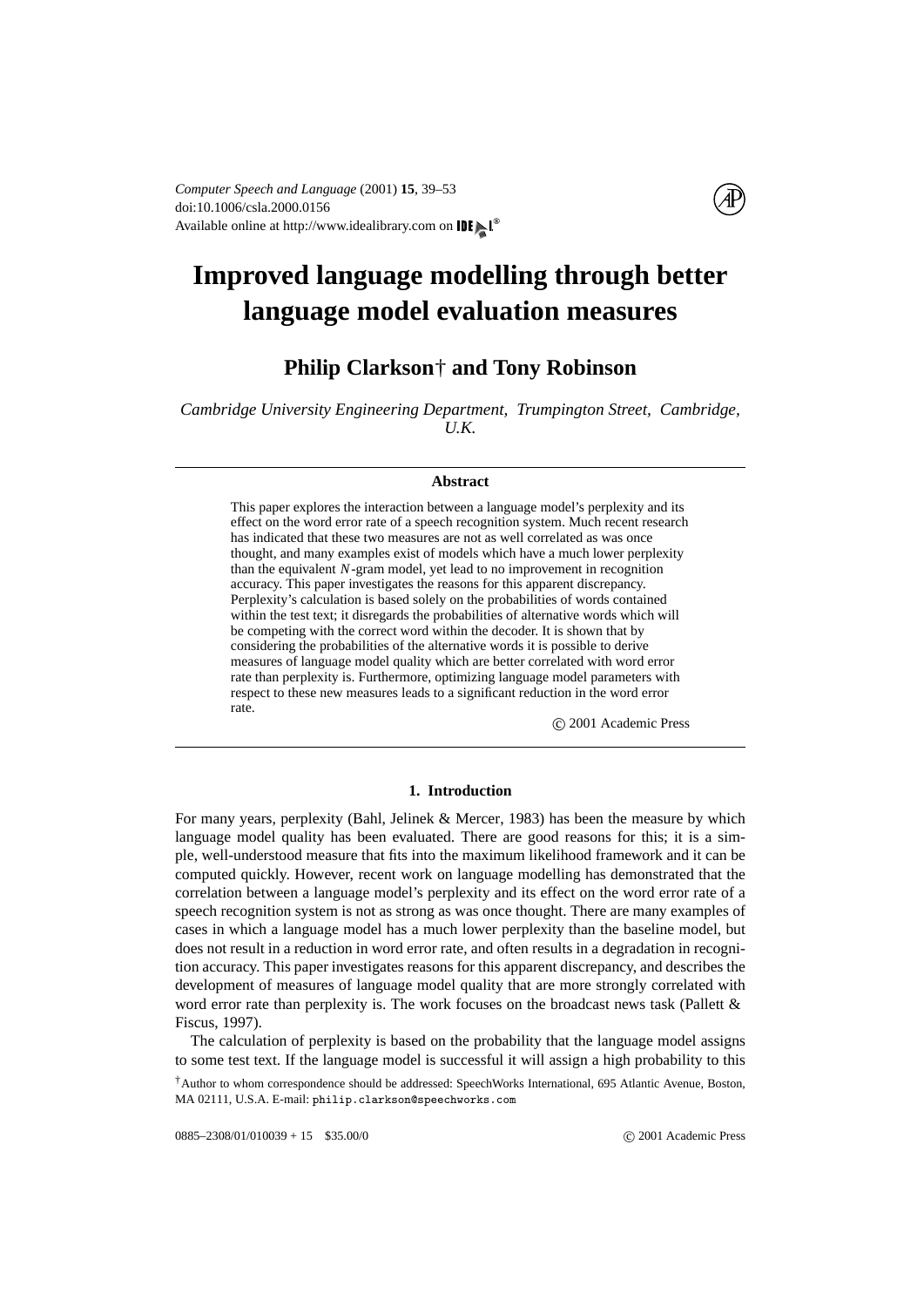#### 40 *P. Clarkson and T. Robinson*

test text, with the result that the language model will have a low perplexity. Thus perplexity is based solely on the probabilities of the words which actually occur in the test text. Previous work ([Chen, Beeferman & Rosenfeld](#page-13-1), [1998](#page-13-1)) has investigated ways in which this information can be used to better predict word error rate. In this paper we consider language models with the same perplexity, but which result in different word error rates. We show that merely considering the probabilities of the words which occur in the test text is inadequate to distinguish between them. Thus we show that it is important to also consider the manner in which the remaining probability mass is distributed over the alternative words, which may be competing with the correct word in the decoder of a speech recognition system. We show that including such information leads to measures which are better correlated with word error rate. Finally, we will show how the information from the new measures can be used to select more appropriate interpolation weights for mixturebased language models. Such interpolation weights lead to a small, but statistically significant improvement in word error rate as compared to the original maximum likelihood weights.

# **2. Same perplexity language models**

#### *2.1. Construction of same perplexity language models*

Previous work ([Clarkson & Robinson](#page-13-2), [1998](#page-13-2)) has investigated mixture-based models (where the training text is partitioned according to topic, a language model constructed for each component, and weights assigned to each language model according to the observed style of language) and cache-based models (in which the probabilities of recently occurring words are boosted). Such work has shown that while both models have lower probabilities than the equivalent baseline trigram language model, neither lead to a reduction in word error rate.

If one reduces the amount of training data used to train the mixture- or cache-based language models, their perplexities will be increased. Indeed, if one selects the correct amounts of training data for each language model, it will be possible to generate cache- and mixturebased models that have the same perplexity as the baseline trigram model.

Reducing the amount of training data available to the mixture- or cache-based models is likely to lead to a degradation in recognition accuracy. Therefore, an under-trained mixtureor cache-based language model would be expected to result in a higher word error rate than the baseline model. These models will therefore differ in some way that is important in terms of word error rate, despite having identical perplexities. By investigating the manner in which the models differ it is to be hoped that some light might be shed on the discrepancy between word error rate and perplexity.

Such "same-perplexity language models" were constructed. The baseline language model was a standard back-off trigram model trained on the 130 million word broadcast news corpus ([Graff](#page-14-1), [1997](#page-14-1)), with a 65 000 word vocabulary and bigram and trigram cutoffs of 1. The cache-based model was generated by interpolating a static trigram model with a dynamic unigram component trained on the text of the previously-seen portion of the current article. The mixture-based model was built by partitioning the training text into 30 components, and generating a trigram model for each, with a trigram trained on the full set of training data used as an additional component.

The perplexity results are based on the 17 million words of held-out language model text from the broadcast news corpus. Of this, 5 million words are used to estimate appropriate values for the interpolation weights, and the remaining 12 million are used for the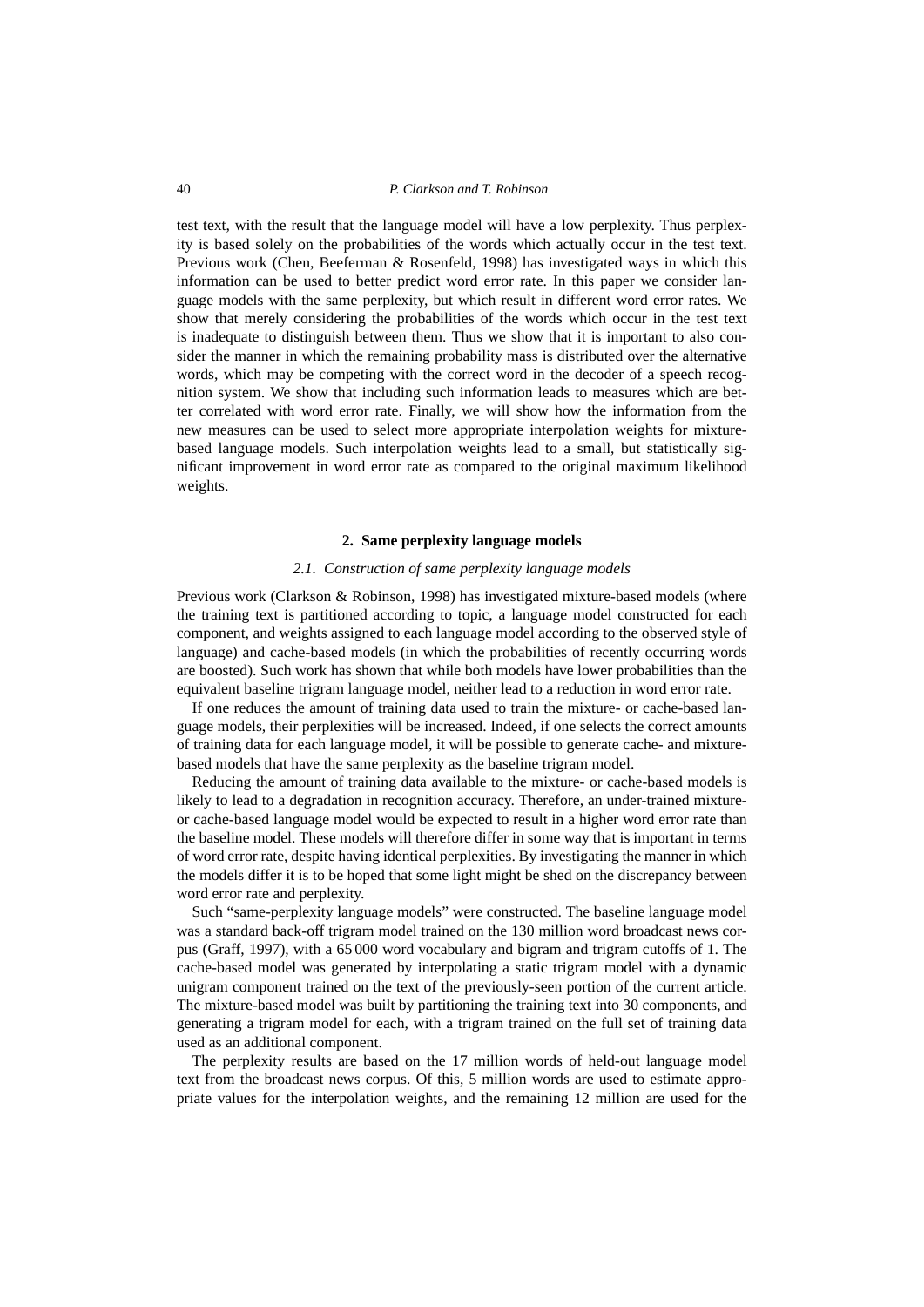<span id="page-2-0"></span>TABLE I. Summary of same-perplexity language models

| Model           | % Training data | Perplexity | Word error rate |
|-----------------|-----------------|------------|-----------------|
| <b>Baseline</b> | 100             | 134.4      | 37.9            |
| Cache-based     | 37              | 134.4      | 39.3            |
| Mixture-based   | 12              | 134.4      | 39.3            |

actual perplexity computation. The word error rate results are based on the six shows of the 1996 Hub 4 development test, and were generated by rescoring lattices produced by a simplified version of the 1996 Hub 4 Abbot system ([Cook, Kershaw, Christie, Seymore](#page-14-2) [& Waterhouse,](#page-14-2) [1997](#page-14-2)). The lattice word error rate (i.e. the word error rate which would result if we chose the path through each lattice with the least errors) for these lattices was 7.0%.

Cache- and mixture-based language models were generated which had the same perplexity as the baseline trigram language model. This was achieved by using only a fraction of the training data for the mixture- and cache-based models, while keeping all other factors the same. As such, a randomly chosen set of articles were removed from the training text. It was found that using 37% of the training data for the cache-based model and 42% for the mixture-based model resulted in models with the same perplexity as the baseline model. Lattice rescoring experiments were conducted using these models in order to determine the models' effect on word error rate. The models are summarized in Table [I](#page-2-0).

The differences between the recognition accuracy resulting from the use of the baseline model and the mixture- and cache-based models are statistically significant at the 1% level according to the matched pairs sentence segments word error test (Gillick  $& Cox$ , [1989](#page-14-3)).

#### *2.2. Estimating the number of words correct*

Consider a function  $f_{\mathcal{M}}(x)$  which indicates the probability that a word chosen at random from test text will be assigned a log probability of *x* by the language model M (so  $\int_{-\infty}^{0} f\mathcal{M}$ )  $(x)dx = 1$ ). The value  $\mu$  of the mean log probability of the words in the test text can be computed given the values of  $f_M(x)$ :

$$
\mu = \int_{-\infty}^{0} x f_{\mathcal{M}}(x) dx.
$$
 (1)

Since perplexity is based on the mean log probability of the words in the test text  $w_1^n$ :

$$
PP = P(w_1^n)^{-1/n} = e^{-\frac{1}{n} \sum_{i=1}^n \log[P(w_i|w_1^{i-1})]} = e^{-\mu},\tag{2}
$$

 $f_M(x)$  contains at least as much useful information as the value of perplexity, and possibly somewhat more.

Consider also a function  $g(x)$  which indicates the probability that a word with language model log probability x will be recognized correctly.  $f_{\mathcal{M}}(x)$  and  $g(x)$  can be combined to generate an estimate of the expected number of words correct:

$$
E_{\mathcal{M}}(\text{Words correct}) = \int_{-\infty}^{0} f_{\mathcal{M}}(x)g(x)dx.
$$
 (3)

This is potentially a more useful predictor of recognition performance than perplexity. This technique was first investigated by [Chen](#page-13-1) *et al.* [\(1998](#page-13-1)), and was used to derive *M*-ref, a measure of language model quality.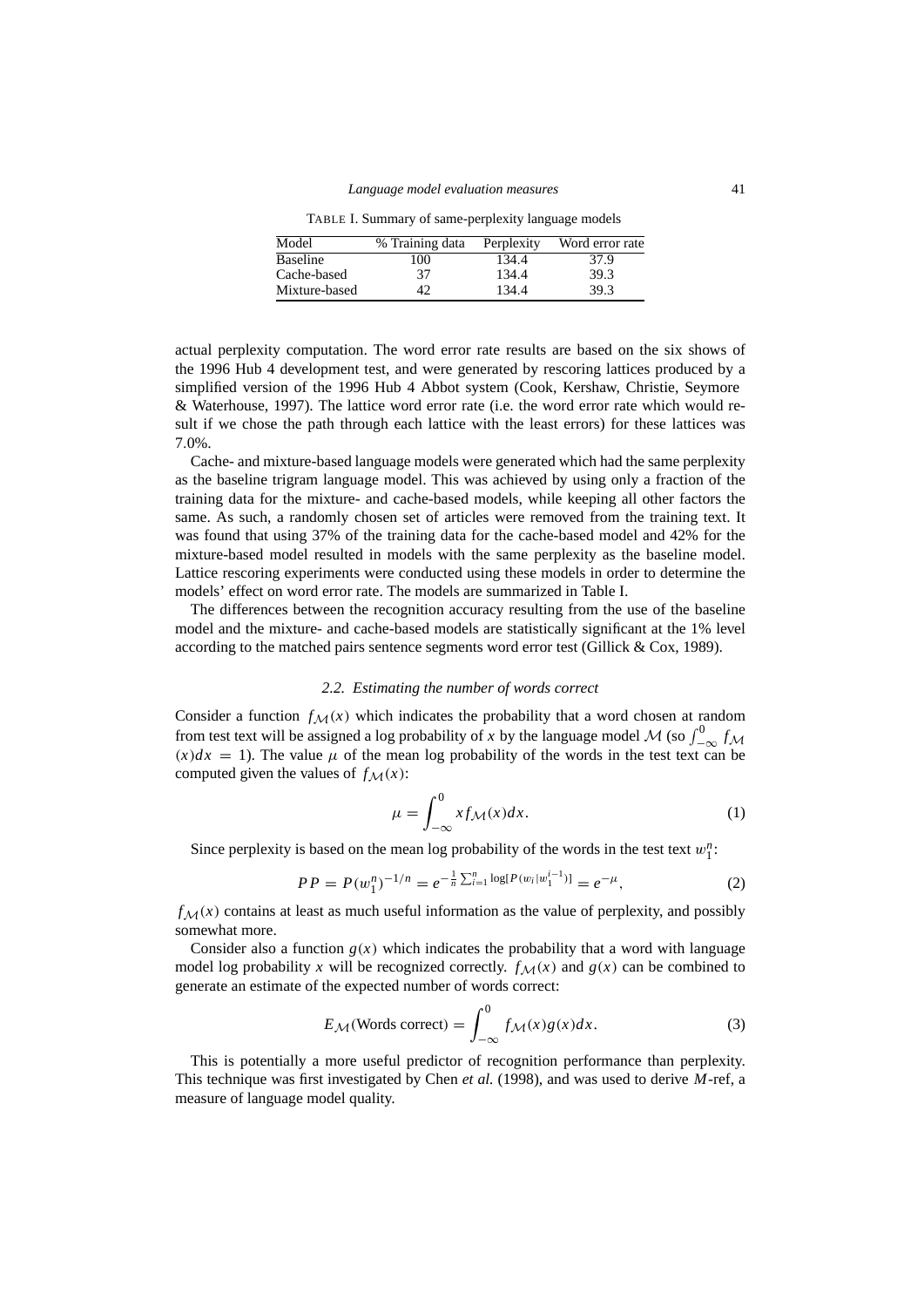Note that this assumes that the function  $g(x)$  is constant across all language models. This assumption is necessary, as  $g(x)$  can only be estimated based on knowledge of whether words with particular language model probabilities were correctly recognized. Generating this information requires a recognition pass, so if it were necessary for every language model under consideration, one could simply evaluate the word error rate directly, and there would be no need to use techniques to estimate its value.

#### *2.3. Estimating the functions f and g*

The function  $f_{\mathcal{M}}(x)$  was estimated by partitioning the probability range into 100 bins which are spaced equally in the log domain. For each language model, the number of words in the test text which have language model probabilities in each bin is computed. The function  $f(x)$  was estimated for the baseline trigram model, as well as for the same-perplexity cacheand mixture-based models. Figures [1](#page-4-0) and [2](#page-4-1) show the resulting functions for the cache- and mixture-based models compared with the baseline trigram model.

The function  $g(x)$  was computed individually for each of the language models. The transcription generated using each language model was aligned with the reference transcription using the same dynamic programming algorithm as was used for word error rate scoring, and hence each word in the reference transcription was labelled according to whether it was correctly recognized when each of the language models were used. The probability range was split into 30 equally log-spaced bins<sup>[1](#page-3-0)</sup>, and the values of  $g(x)$  were then estimated at each of the bin centres according to

$$
g(x) = \frac{\text{#words with LM probes in bin that were correctly recognized}}{\text{#words with LM probes in bin}}.
$$
 (4)

The resulting functions are displayed in Figures [3](#page-5-0) and [4.](#page-5-1) Figure [3](#page-5-0) shows the comparison of  $g_{\text{trigram}}(x)$  with  $g_{\text{cache}}(x)$ , and Figure [4](#page-5-1) compares  $g_{\text{trigram}}(x)$  and  $g_{\text{mixture}}(x)$ .

# *2.4. Results*

The estimates for the values of the  $f(x)$  and  $g(x)$  were used to generate estimates for the number of correct words according to the following approximation<sup>[2](#page-3-1)</sup>:

$$
E(\text{Proportion of words correct}) = \int_{-\infty}^{0} f(x)g(x)dx \approx \sum_{x \in \text{Bin centers}} f(x)g(x). \tag{5}
$$

The estimated proportions of words correct were generated in two ways. Firstly, the estimate was based on the appropriate version of  $g(x)$ , in order to generate the most accurate value. That is, the expected proportion of words correct using the model  $M$  was calculated using  $\sum f_{\mathcal{M}}(x)g_{\mathcal{M}}(x)$ . However, since an estimate for  $g(x)$  for each language model will not be available in practice, an estimate was also generated using  $g_{\text{trigram}}(x)$ . So, for the model M, the expected proportion of words correct was  $\sum f_{\mathcal{M}}(x)g_{\text{trigram}}(x)$ . The results are shown in Table [II](#page-6-0).

The discrepancy between the actual proportion of words correct, and the values of  $\sum f_{\mathcal{M}}$  $(x)g_M(x)$  is due to the fact that  $f_M(x)$  is estimated based on the test text, rather than the

<span id="page-3-0"></span><sup>&</sup>lt;sup>1</sup>Fewer bins were used than in the computation of  $f(x)$  since information from a recognition pass was required, as opposed to information from a large, text-only test set, and therefore the data was more sparse.

<span id="page-3-1"></span><sup>&</sup>lt;sup>2</sup>The "bin centres" referred to are the 100 bin centres used in the estimation of  $f_{\mathcal{M}}(x)$ . The values for  $g(x)$  were taken then from the bin with the closest value.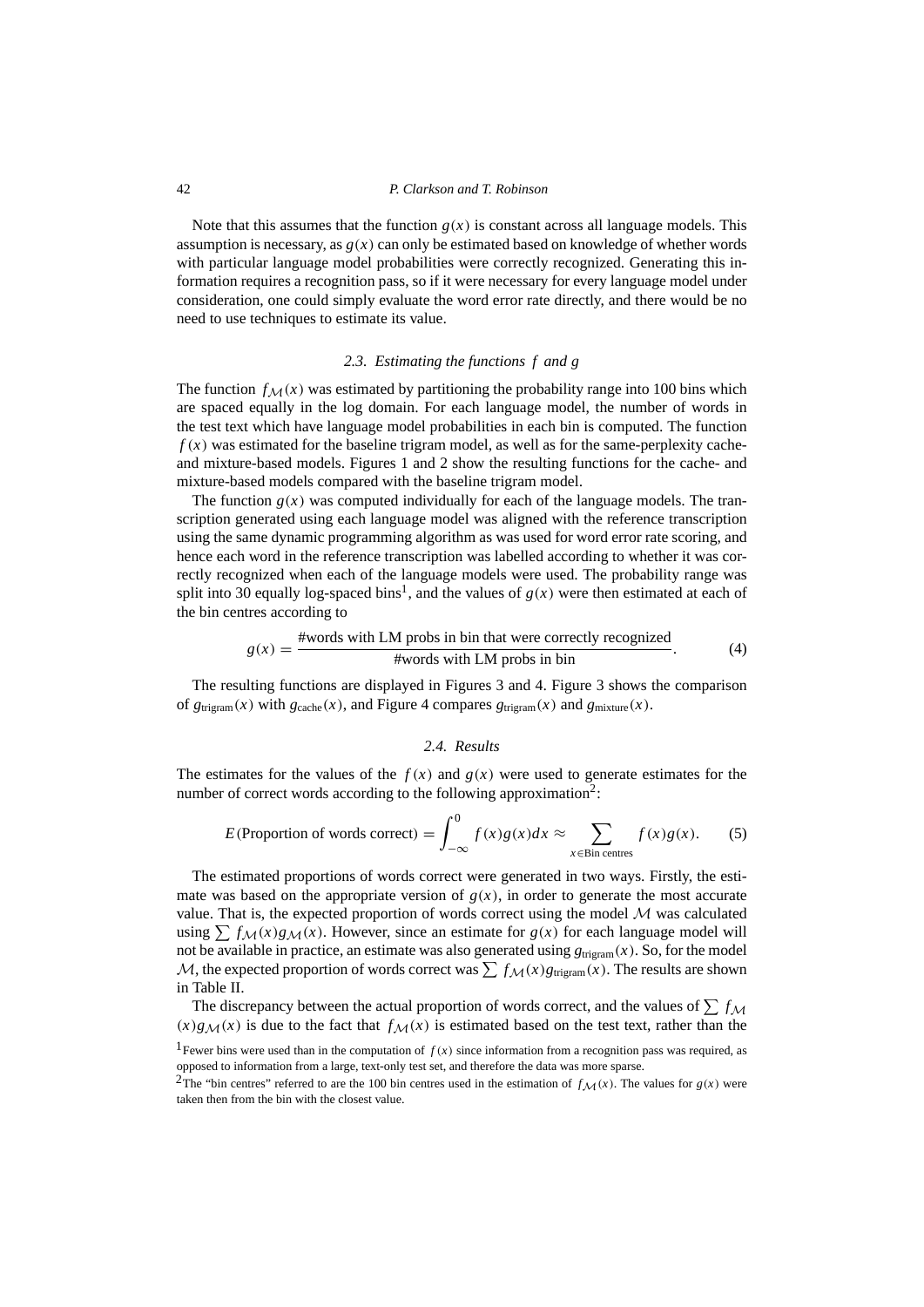

<span id="page-4-0"></span>**Figure 1.** Probability distribution graph. Comparison of  $f_{\text{trigram}}(x)$  and  $f_{\text{cache}}(x)$ .



<span id="page-4-1"></span>**Figure 2.** Probability distribution graph. Comparison of  $f_{\text{trigram}}(x)$  and  $f_{\text{mixture}}(x)$ .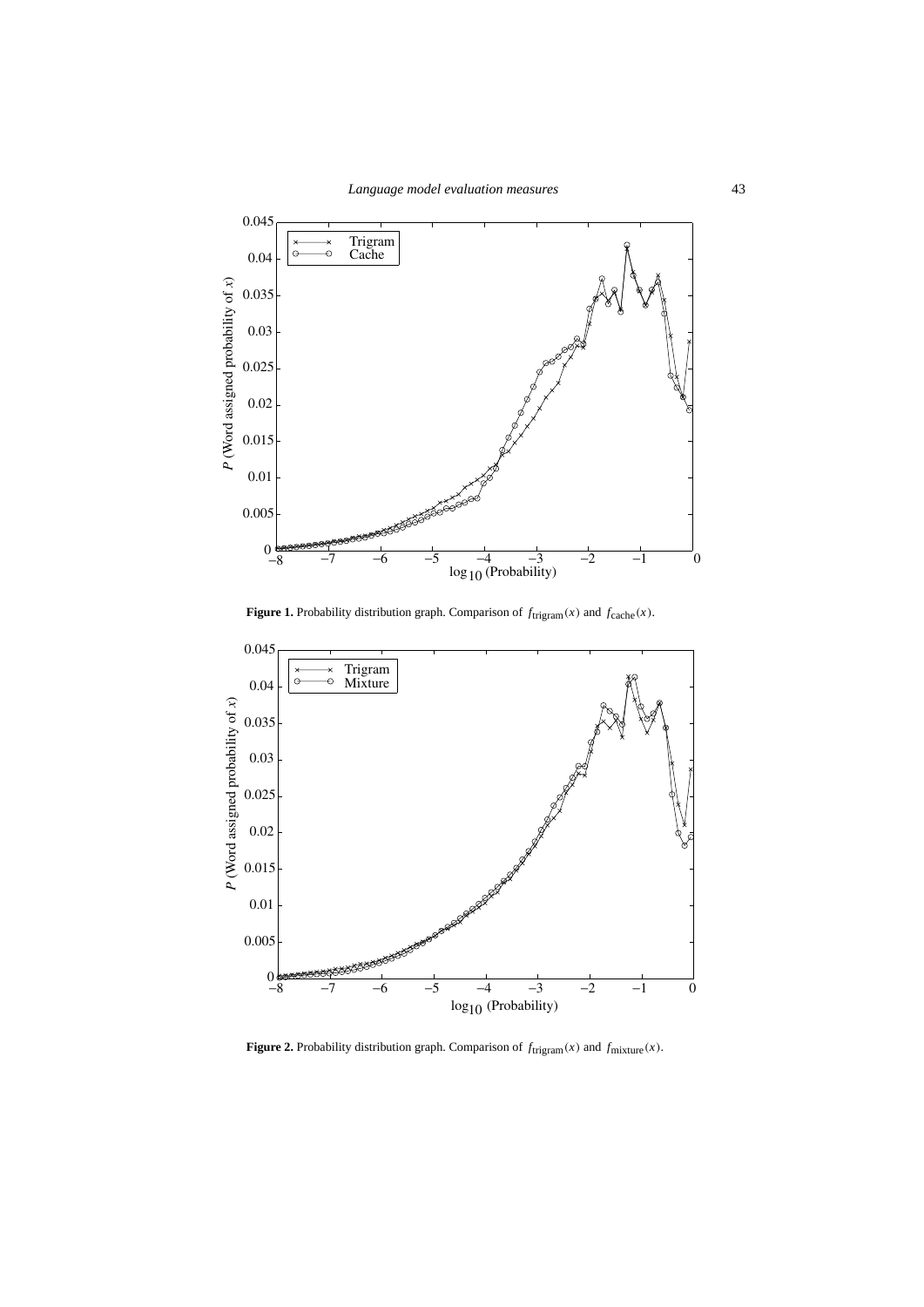

<span id="page-5-0"></span>**Figure 3.** Comparison of  $g_{\text{trigram}}(x)$  and  $g_{\text{cache}}(x)$ .



<span id="page-5-1"></span>**Figure 4.** Comparison of  $g_{\text{trigram}}(x)$  and  $g_{\text{mixture}}(x)$ .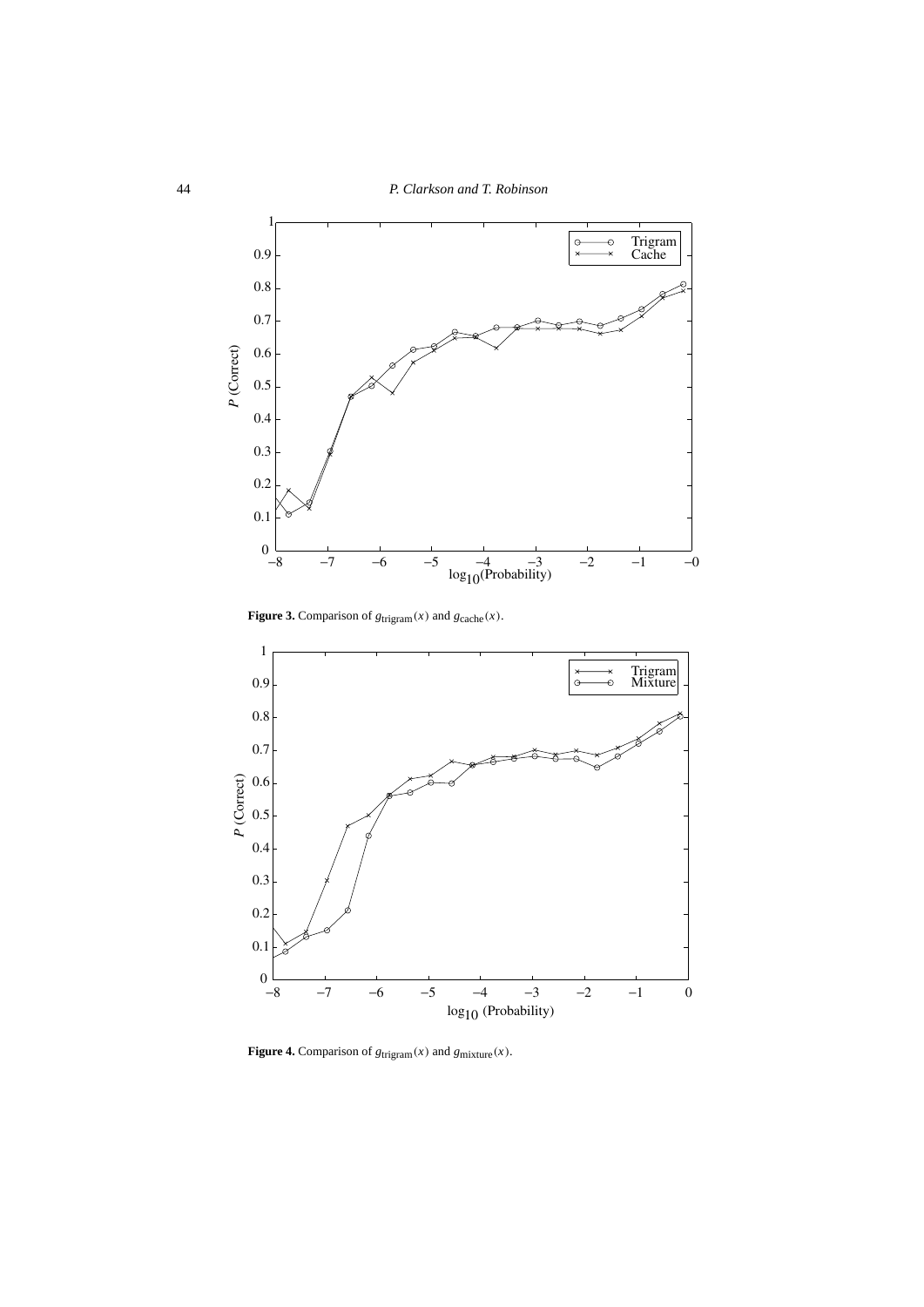| Model    | Actual words<br>correct | $\sum f_{\mathcal{M}}(x)g_{\mathcal{M}}(x)$ | $\sum f_{\mathcal{M}}(x)g_{\text{trigram}}(x)$ |
|----------|-------------------------|---------------------------------------------|------------------------------------------------|
| Baseline | 69.4%                   | 70.6%                                       | 70.6%                                          |
| Cache    | 67.4%                   | 68.4%                                       | 70.6%                                          |
| Mixture  | 67.2%                   | 68.4%                                       | 70.7%                                          |

<span id="page-6-0"></span>TABLE II. Estimates of words correct

reference transcript. The language models have a lower perplexity with respect to the test text than they do with respect to the reference transcription, and this leads to a high estimate for words correct. If the reference transcription were used to generate estimates for the values of  $f_{\mathcal{M}}(x)$ , then the actual proportion of words correct would be identical to  $\sum f_{\mathcal{M}}(x)g_{\mathcal{M}}(x)$ .

#### *2.5. Discussion*

The first observation to make from Figures [1](#page-4-0)[–4](#page-5-1) is that it is not the case that  $g(x)$  is constant across all the models. This suggests that it is unlikely to be possible to predict a model's effect on word error rate accurately from its probability distribution curve alone. Indeed, the values of  $\sum f_{\mathcal{M}}(x)g_{\text{trigram}}(x)$  in Table [II](#page-6-0) show that the expected values of proportion of words correct generated by  $g_{\text{trigram}}(x)$  do not show any difference between the three sameperplexity language models.

This phenomena is shown even more strongly by Figure [2,](#page-4-1) which shows that the probability distribution curve for the mixture-based model is almost identical to that of the baseline trigram model. These models result in significantly different word error rates, yet there is not sufficient information in the probabilities of the words in the test text to distinguish between them. It is clear then, that the information needed to discriminate between these models is not contained in the probabilities of the words which actually occur in the test text. It therefore seems likely that the information needed to distinguish between the models is contained in the way in which the remaining probability mass is distributed over the *alternative* words, which will compete with the correct word in the decoder of a speech recognizer. It is this observation which motivates the work in the next section.

# **3. Improved measures of language model quality**

# *3.1. The use of the whole distribution*

Previously in this paper, language models have been evaluated according to their perplexity. At each point in the test text, the computation of perplexity considers only the probability of the next word in the text. The language model evaluation schemes explored in this section, however, are based on the probability distribution over the whole vocabulary. That is, if the test text is  $w_1^n$ , then perplexity is based on the values of  $P(w_i | w_1^{i-1})$ , and the new measures will be based on the values of  $P(w \mid w_1^{i-1})$  for all w. The word  $w_i$  which actually follows the word history  $w_1^{i-1}$  in the test text will be referred to as the *target word*.

At first glance, it might seem that computing  $P(w | w_1^{i-1})$  for all words in the vocabulary will require more computation by a factor of *V* (where *V* is the number of words in the vocabulary) than simply computing one probability, since *V* language model probabilities need to be calculated. However, there are some short-cuts which can be applied which mean that this is not the case.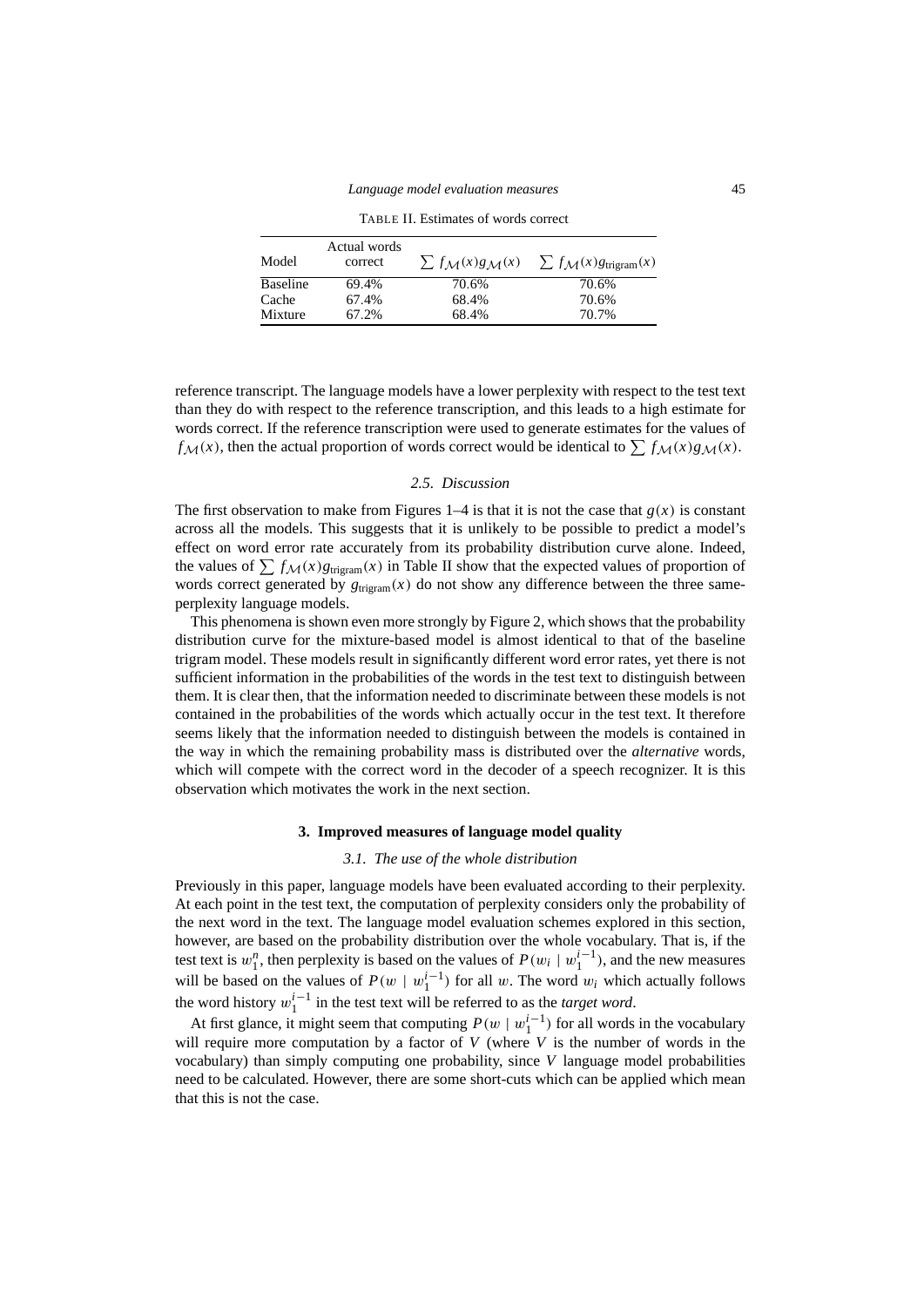#### 46 *P. Clarkson and T. Robinson*

Consider the case of a trigram model, where one is attempting to find the values of  $P(w | w)$  $w_1^2$ ) for all w. The language models used in this work were created using the CMU-Cambridge Statistical Language Modelling Toolkit ([Clarkson & Rosenfeld](#page-13-3), [1997\)](#page-13-3). In these models the information is stored in a tree structure, with the unigram information at the node and the trigram information at the leaves. Therefore, one can find the position of  $w_1^2$  in the bigram layer of the tree, and from there look up the probabilities of all the words  $w$  such that the trigram  $(w_1, w_2, w)$  exists in the language model. One can then find the position of  $w_2$  in the unigram layer, and look up the probabilities of all words w such that the trigram  $(w_1, w_2, w)$  does not exist in the language model, but  $(w_2, w)$  does. Finally, the probabilities of the  $w$  which have not yet been computed can simply be looked up from the unigram layer.

While this process is considerably more computationally expensive than looking up the probability of just the target word, it is much more efficient than simply performing *V* language model look-ups. In practice, for the software generated for this work, it requires approximately 500 times more computational time to compute the whole distribution for a 65 000 word vocabulary than it does to compute one language model probability.

#### *3.2. Language model test set*

In order to investigate the correlation between word error rate and new language model evaluation measures, it is clearly necessary to have a large set of language models upon which to base the experiments.

A set of 50 language models was constructed. These models comprise bigram, trigram, mixture- and cache-based models, which have been trained on either the broadcast news corpus or British national corpus—a very varied corpus consisting of 100 million words of British English ([Burnard](#page-13-4), [1995\)](#page-13-4). Different quantities of the training corpora were used to train each language model, and various cutoffs were applied. The lattices described in Section 2.1 were rescored using each language model and the resulting word error rate was computed for each. The set of models is summarized in Table [III](#page-8-0). The table indicates whether the broadcast news (bn) or British national corpus (BNC) was used to train the model, the type of language model (either bigram or trigram), the type of adaptation used (where  $C(x)$ ) represents cachebased adaptation with an interpolation weight of *x* for the cache component), the proportion of the training data used to train the model, the cutoffs applied and the word error rate. The final three models were based on a two-component mixture model with one component trained on the broadcast news corpus, and the other on the British national corpus. The interpolation weights were fixed, and not intended to reflect the target domain. The adaptation argument  $M(x)$  indicates that the mixture weight assigned to the broadcast news component was x.

Some interesting points are brought to light by Table [III](#page-8-0) that are worth mentioning in passing. By comparing the word error rates of models 38 and 46, it can be seen that adding a cache component to a bigram language model leads to a reduction in word error rate for models trained on the broadcast news corpus. Similarly, comparing models 6 and 31 reveals that adding a cache component to the broadcast news model with bigram and trigram cutoffs of 20 results in a reduction in word error rate and comparing models 9 and 26 reveals that adding a cache component to a trigram model trained on only a small fraction of the broadcast news data also yields a reduction in word error rate. These results are all in contrast to the results of adding a cache component to the baseline broadcast news model. Furthermore, it can be seen that both cache- and mixture-based adaptation improve recognition accuracy for models trained on the British national corpus (compare models 34 and 36 with model 15).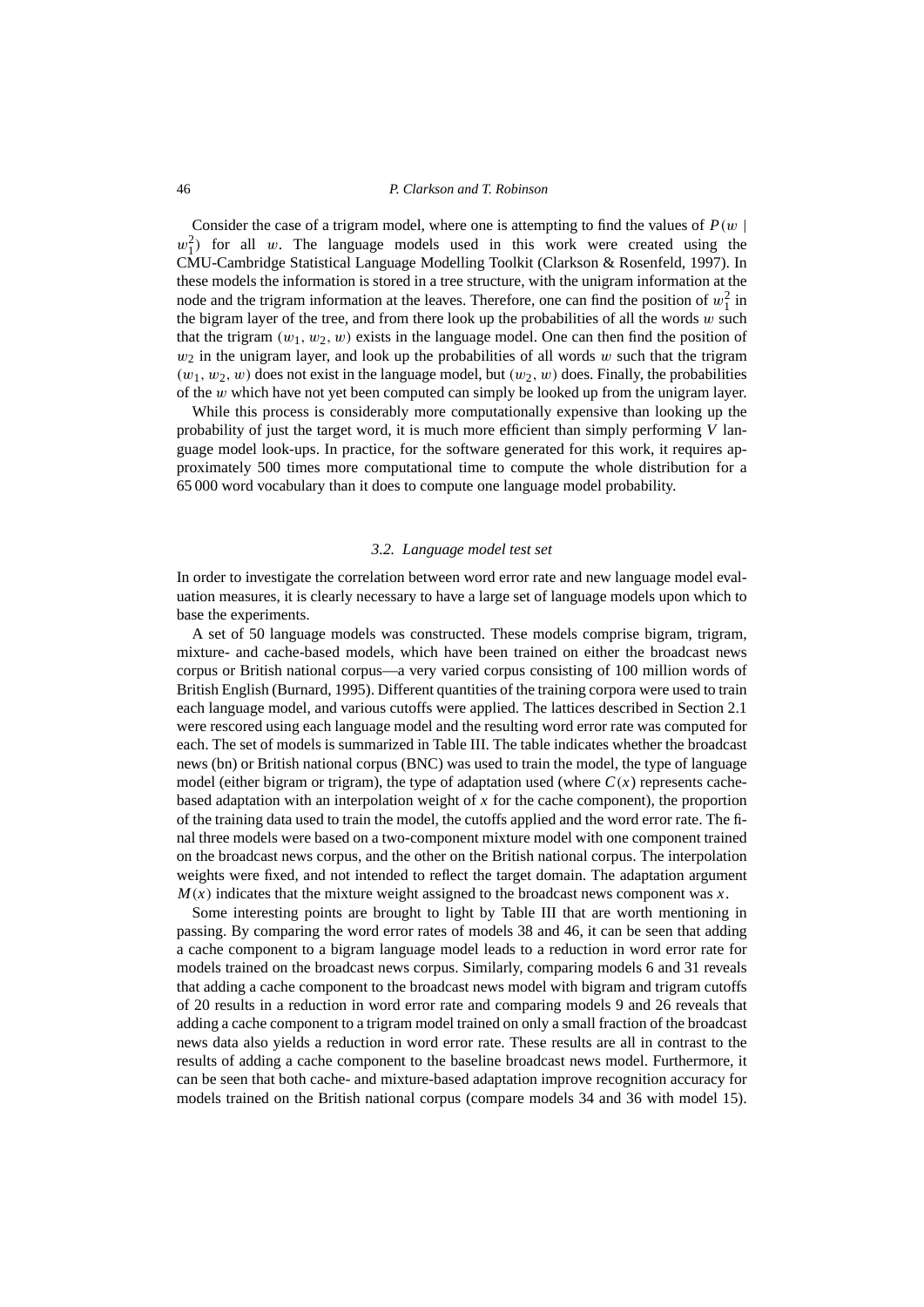<span id="page-8-0"></span>

| TABLE III. Summary of language models used to investigate new language model evalua- |              |  |
|--------------------------------------------------------------------------------------|--------------|--|
|                                                                                      | tion schemes |  |

| Model          | Training   | Type   | Adaptation | Fraction of      | Cutoffs         | WER  |
|----------------|------------|--------|------------|------------------|-----------------|------|
|                | corpus     |        |            | training data    |                 |      |
| 1              | bn         | 3-gram | None       | $\overline{1.0}$ | $\overline{00}$ | 38.0 |
| $\overline{c}$ | bn         | 3-gram | None       | 1.0              | 11              | 37.9 |
| 3              | bn         | 3-gram | None       | 1.0              | 22              | 38.2 |
| $\overline{4}$ | bn         | 3-gram | None       | 1.0              | 55              | 39.2 |
| 5              | bn         | 3-gram | None       | 1.0              | 1010            | 40.0 |
| 6              | bn         | 3-gram | None       | 1.0              | 2020            | 40.9 |
| $\overline{7}$ | bn         | 3-gram | None       | 1.0              | 5050            | 41.9 |
| 8              | bn         | 3-gram | None       | 1.0              | 100 100         | 43.1 |
| 9              | bn         | 3-gram | None       | 0.001            | 11              | 52.0 |
| 10             | bn         | 3-gram | None       | 0.01             | 11              | 45.7 |
| 11             | bn         | 3-gram | None       | 0.1              | 11              | 40.9 |
| 12             | bn         | 3-gram | None       | 0.25             | 11              | 39.5 |
| 13             | bn         | 3-gram | None       | 0.5              | 11              | 39.0 |
| 14             | <b>BNC</b> | 3-gram | None       | 1.0              | 0 <sub>0</sub>  | 43.5 |
| 15             | <b>BNC</b> | 3-gram | None       | 1.0              | 11              | 42.8 |
| 16             | <b>BNC</b> | 3-gram | None       | 1.0              | 22              | 43.1 |
| 17             | <b>BNC</b> | 3-gram | None       | 1.0              | 55              | 43.5 |
| 18             | <b>BNC</b> | 3-gram | None       | 1.0              | 1010            | 43.9 |
| 19             | <b>BNC</b> | 3-gram | None       | 1.0              | 2020            | 44.7 |
| 20             | <b>BNC</b> | 3-gram | None       | 1.0              | 5050            | 45.8 |
| 21             | <b>BNC</b> | 3-gram | None       | 1.0              | 100 100         | 47.2 |
| 22             | <b>BNC</b> | 3-gram | None       | 0.01             | 11              | 50.6 |
| 23             | <b>BNC</b> | 3-gram | None       | 0.1              | 11              | 46.2 |
| 24             | <b>BNC</b> | 3-gram | None       | 0.25             | 11              | 44.5 |
| 25             | <b>BNC</b> | 3-gram | None       | 0.5              | 11              | 43.7 |
| 26             | bn         | 3-gram | C(0.1)     | 0.001            | 11              | 50.6 |
| 27             | bn         | 3-gram | C(0.05)    | 1                | 11              | 37.9 |
| 28             | bn         | 3-gram | C(0.1)     | $\mathbf{1}$     | 11              | 38.0 |
| 29             | bn         | 3-gram | C(0.25)    | $\mathbf{1}$     | 11              | 38.8 |
| 30             | bn         | 3-gram | C(0.5)     | $\mathbf{1}$     | 11              | 40.6 |
| 31             | bn         | 3-gram | C(0.1)     | $\mathbf{1}$     | 2020            | 40.5 |
| 32             | bn         | 3-gram | Mix        | $\mathbf{1}$     | 11              | 38.2 |
| 33             | bn         | 3-gram | Mix        | 0.42             | 11              | 39.3 |
| 34             | <b>BNC</b> | 3-gram | Mix        | $\mathbf{1}$     | 11              | 41.8 |
| 35             | <b>BNC</b> | 3-gram | C(0.1)     | $\mathbf{1}$     | 20 20           | 43.8 |
| 36             | <b>BNC</b> | 3-gram | C(0.1)     | $\mathbf{1}$     | 11              | 42.0 |
| 37             | <b>BNC</b> | 3-gram | C(0.1)     | 0.01             | 11              | 49.1 |
| 38             | bn         | 2-gram | None       | $\mathbf{1}$     | $\mathbf{1}$    | 41.7 |
| 39             | bn         | 2-gram | None       | $\mathbf{1}$     | 5               | 42.2 |
| 40             | bn         | 2-gram | None       | 0.01             | $\mathbf{1}$    | 47.1 |
| 41             | bn         | 2-gram | None       | 0.5              | $\mathbf{1}$    | 42.0 |
| 42             | <b>BNC</b> | 2-gram | None       | 1                | $\mathbf{1}$    | 45.2 |
| 43             | <b>BNC</b> | 2-gram | None       | $\mathbf{1}$     | 5               | 45.7 |
| 44             | <b>BNC</b> | 2-gram | None       | 0.01             | $\mathbf{1}$    | 50.7 |
| 45             | <b>BNC</b> | 2-gram | None       | 0.5              | $\mathbf{1}$    | 45.8 |
| 46             | bn         | 2-gram | C(0.1)     | 1                | $\mathbf{1}$    | 41.4 |
| 47             | <b>BNC</b> | 2-gram | C(0.1)     | $\,1$            | $\mathbf{1}$    | 44.4 |
| 48             | $bn+BNC$   | 3-gram | M(0.25)    | $\mathbf{1}$     | 11              | 38.9 |
| 49             | $bn+BNC$   | 3-gram | M(0.5)     | $\mathbf{1}$     | 11              | 38.1 |
| 50             | $bn+BNC$   | 3-gram | M(0.75)    | $\mathbf{1}$     | 11              | 38.0 |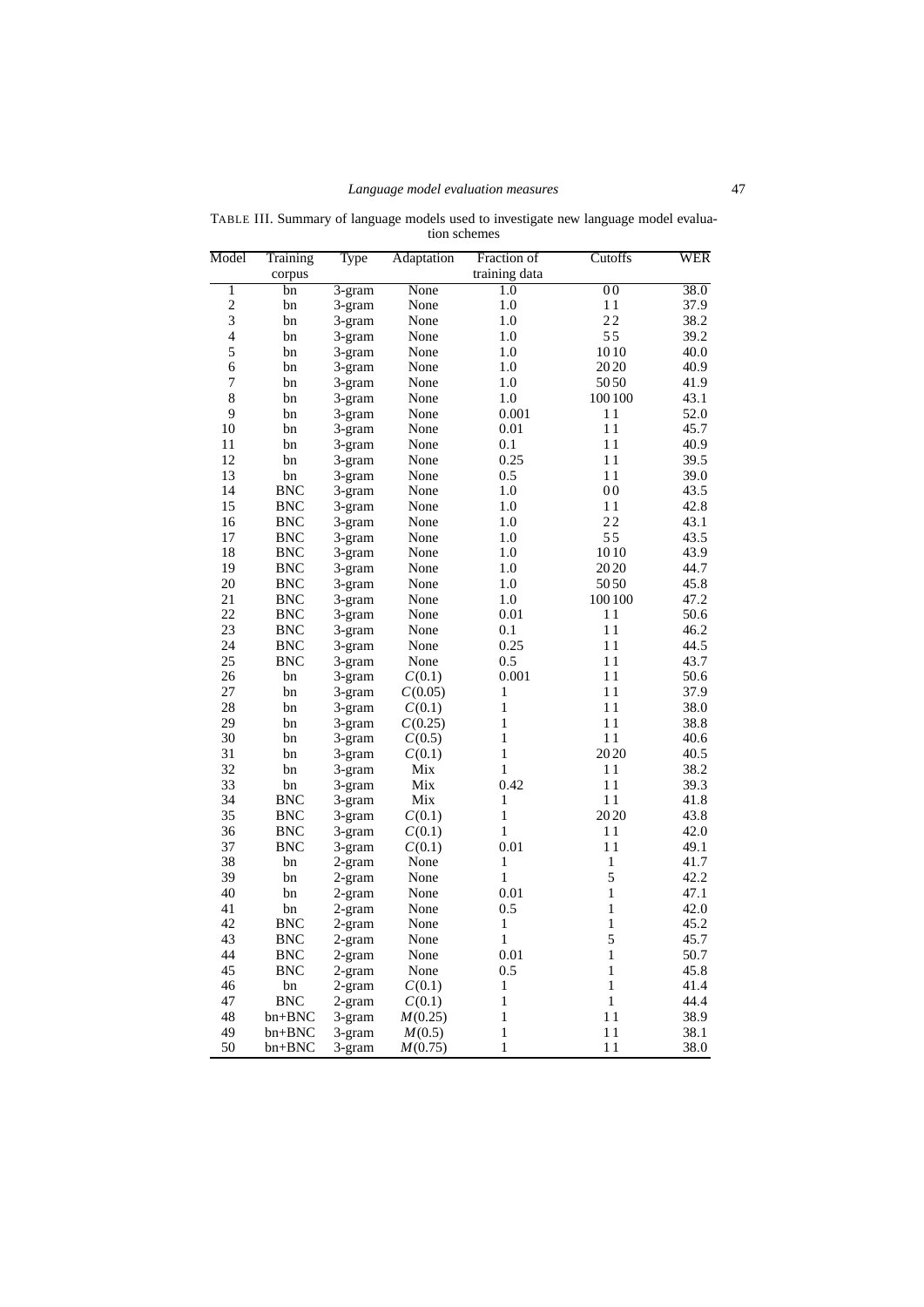48 *P. Clarkson and T. Robinson*

These results all indicate that the language model adaptation techniques are of benefit in situations where the baseline model is of low quality or less suited to the target domain.

The extent of the correlation between the new evaluation schemes and word error rate will be evaluated using three correlation coefficients: the Pearson product-moment correlation coefficient *r*, the Spearman rank-order correlation coefficient *r<sup>s</sup>* , and the Kendall rank-order correlation coefficient *T* .

The perplexity results reported in previous sections were calculated with respect to the language model test text. However, the language model evaluation schemes which will be described in this section are evaluated with respect to the reference transcription of the broadcast news shows upon which the word error rate scores are based. There are two reasons for this. The most important reason is the potential mismatch between the language model test text and the recognition task. When perplexity is calculated using the language model test text, there is an implicit assumption that this text is representative of the speech which one is attempting to recognize. Due to the nature of the language model test set in this case, this assumption is reasonable. However, one can avoid the need to make it at all by basing the perplexity calculation on the reference transcription. The second reason is a pragmatic one. Since the evaluation of measures based on the whole distribution requires approximately 500 times more computational time than the calculation of perplexity, the opportunity to evaluate them based on a test set of 22 000 words (as opposed to the 17 million word test text) is appealing.

#### *3.3. New language model evaluation measures*

#### *3.3.1. Proposed features*

*Log probability (perplexity).* Perplexity has been used as a method of evaluating language models throughout this paper, and in this section it serves as the baseline measure. The correlation between word error rate and perplexity on the test set of 50 language models was evaluated.

*Rank.* Perplexity measures the language model's success according to the probability it assigns to each of the words in the test text. An alternative is to evaluate the language model according to the proportion of words which have a higher probability than the target word at each time point. By so doing, the measure would encode the quality of the target word's prediction relative to the other words with which it will be competing within the speech decoder.

The *rank* of the target word, given a particular history is defined as the word's position in an ordered list of the word probabilities. Thus the most likely word has rank one, the least likely has rank *V*.

For each language model, the rank of each word in the reference file was calculated. Hence the *mean log rank* of each language model was computed, and the strength of the correlation between this measure and word error rate evaluated.

*Entropy.* Given a particular word history  $w_1^i$  and a language model, the *entropy* of the probability distribution over the vocabulary<sup>[3](#page-9-0)</sup> is given by

$$
H = -\sum_{w} P(w \mid w_1^i) \log_2 P(w \mid w_1^i). \tag{6}
$$

<span id="page-9-0"></span> $\frac{w}{3}$ Note that this is different from the test text entropy, which is computed on the whole test set, and is often quoted instead of perplexity.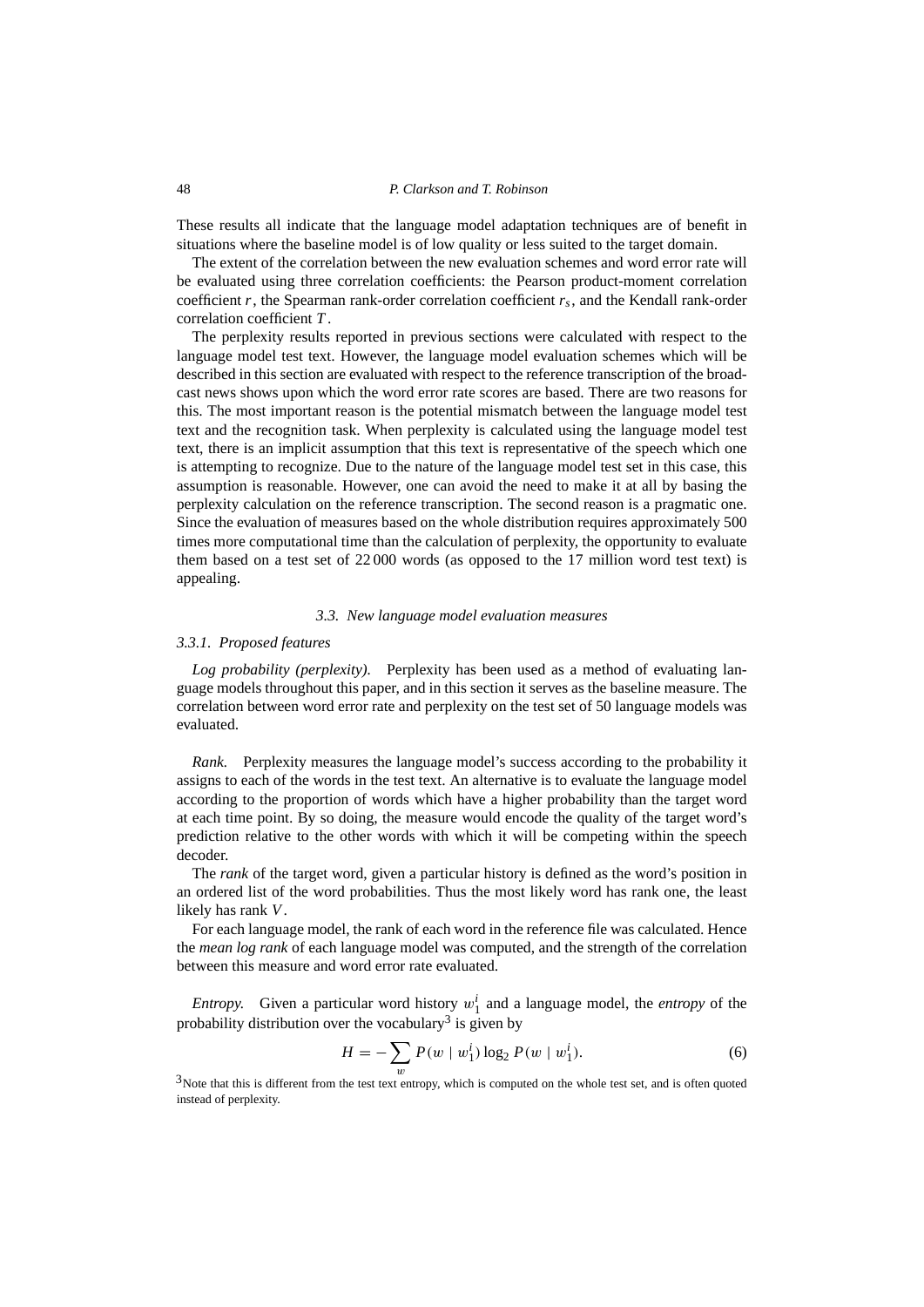|               | with word error rate |             |          |
|---------------|----------------------|-------------|----------|
|               | r                    | $r_{\rm s}$ | T        |
| Perplexity    | 0.955                | 0.955       | 0.840    |
| Mean log rank | 0.967                | 0.957       | 0.846    |
| Mean entropy  | $-0.799$             | $-0.792$    | $-0.602$ |
| $L(2^{-5})$   | $-0.919$             | $-0.893$    | $-0.726$ |
| $L(2^{-10})$  | $-0.915$             | $-0.917$    | $-0.768$ |
| $L(2^{-15})$  | $-0.833$             | $-0.817$    | $-0.640$ |
| $L(2^{-20})$  | $-0.646$             | $-0.544$    | $-0.388$ |

<span id="page-10-0"></span>

|  | TABLE IV. Correlation of evaluation measures |  |  |
|--|----------------------------------------------|--|--|
|  | with word error rate                         |  |  |

Therefore, the entropy is related to the expected value of the log probability given the word history in the following way:

$$
E(\log_2 P(w \mid w_1^i)) = -H. \tag{7}
$$

Since log probability and entropy are related in this way, and perplexity is based on the *mean* log probability of words in the test text, the measure that was developed was based on the *mean* entropy over the test text.

*Low probability estimates.* The set of 50 language models makes it possible not only to investigate new language model evaluation measures, but also to evaluate previously proposed ones. In particular, in [Bahl, Brown, de Souza and Mercer](#page-13-5) ([1989](#page-13-5)) language models are compared according to the number of words in the test text which receive probability estimates below a certain threshold. The premise is that recognition errors are strongly correlated with very low language model estimates. Therefore, the correlation between word error rate and measures of the form  $L(x)$  which measure the proportion of words whose probability estimate is less than or equal to *x* was investigated.

# *3.3.2. Results*

The results of each of these new measures are shown in Table [IV](#page-10-0).

These results show that the mean log rank is at least as well correlated with word error rate as perplexity is, but that the measures based on entropy and the number of low probability estimates (in particular  $L(2^{-15})$ , the measure used in Bahl *[et al.](#page-13-5)* ([1989\)](#page-13-5)) are inferior to perplexity.

The inferiority of the entropy-based measure to perplexity is unsurprising, since the entropy contains only information about the distribution in general, and no information about the target word in particular. However, there is a clear correlation displayed by these results, so some useful information is certainly present in this measure. In Section [3.4](#page-10-1) the manner in which this information can be used in a more fruitful way will be investigated.

## *3.4. Combining features*

<span id="page-10-1"></span>We now investigate methods of combining the information from some of the measures described above. We begin by examining the correlation between these measures to investigate which might usefully be combined. Then measures which combine the information from the target word's log probability and entropy are constructed and evaluated.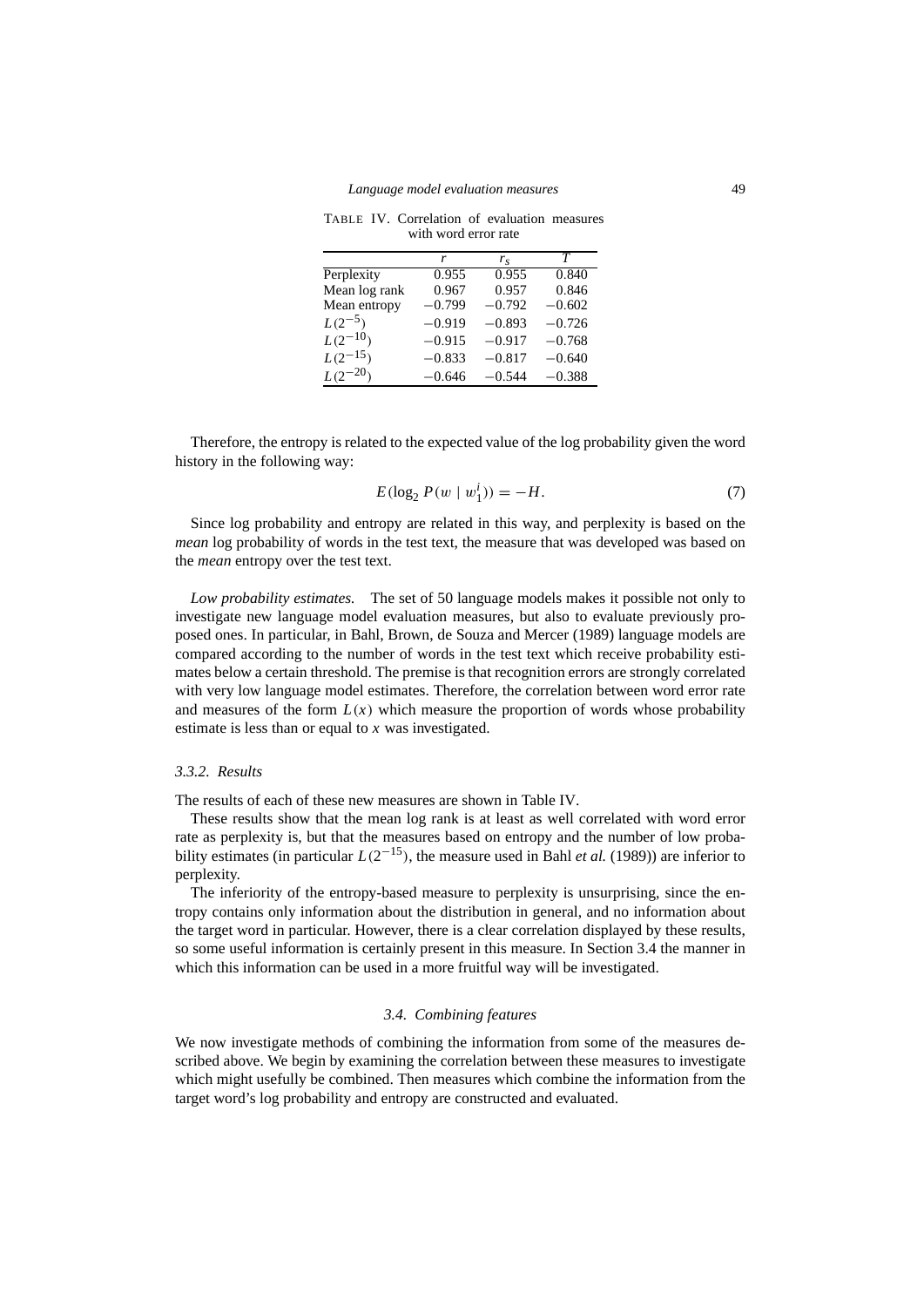50 *P. Clarkson and T. Robinson*

|  |                      | TABLE V. Correlation between lan- |  |
|--|----------------------|-----------------------------------|--|
|  | guage model features |                                   |  |

| Feature 1   | Feature 2 | r,       |
|-------------|-----------|----------|
| Probability | Rank      | $-0.985$ |
| Probability | Entropy   | $-0.378$ |
| Rank        | Entropy   | 0.381    |

#### *3.4.1. Correlation of features*

The following features were selected:

- probability;
- rank;
- entropy;

and the value of  $r<sub>s</sub>$  for each pair of features was calculated based on their values for each of the words in the test text according to the baseline broadcast news language model (model 2 in Table [III](#page-8-0)).

These results clearly show that there is a very strong correlation between a word's probability and its rank. That is, the two features provide very similar information. Conversely, there seems to be much less correlation between a word's probability and the entropy of the distribution at that point in the test text. Thus, the information provided by these features is, in some sense complementary. Given that both features provide information which is useful in predicting word error rate, it seems that if the information sources can be combined, a superior measure of language model quality would result.

#### *3.4.2. Combination of log probability and entropy*

In order to develop measures of language model quality which are better correlated with the word error rate, the information from the probability of the target word and the entropy at each point in the test text was combined.

Since the entropy *H* is the negative value of the expected log probability of the forthcoming word, the values that were combined were the log probability of the target word  $\log_2(P(w_i))$  $w_1^{i-1}$ )) and the negative entropy  $-H(w_1^{i-1}) = \sum_{w} P(w \mid w_1^{i-1}) \log_2(P(w \mid w_1^{i-1}))$ . These values were combined using linear interpolation, both in the log domain, leading to a measure which will be referred to as  $C_{\log}(\lambda)$  and after converting back from the log domain, giving a measure called  $C_{\text{lin}}(\lambda)$ . If the test text is  $w_1^n$ , then these measures can be expressed as

$$
C_{\log}(\lambda) = \frac{1}{n} \sum_{i=1}^{n} [-\lambda H(w_1^{i-1}) + (1 - \lambda) \log_2(P(w_i \mid w_1^{i-1}))]
$$
(8)

and

$$
C_{\text{lin}}(\lambda) = \frac{1}{n} \sum_{i=1}^{n} [\lambda 2^{-H(w_1^{i-1})} + (1 - \lambda) P(w_i \mid w_1^{i-1})]. \tag{9}
$$

The values of these measures were computed for a range of values of  $\lambda$ . The strength of the correlation between the resulting measures and word error rate was computed, and the results are presented in Table [VI.](#page-12-0)

These results show that combining the information from the two sources leads to language model evaluation measures which are better correlated with the word error rate than either of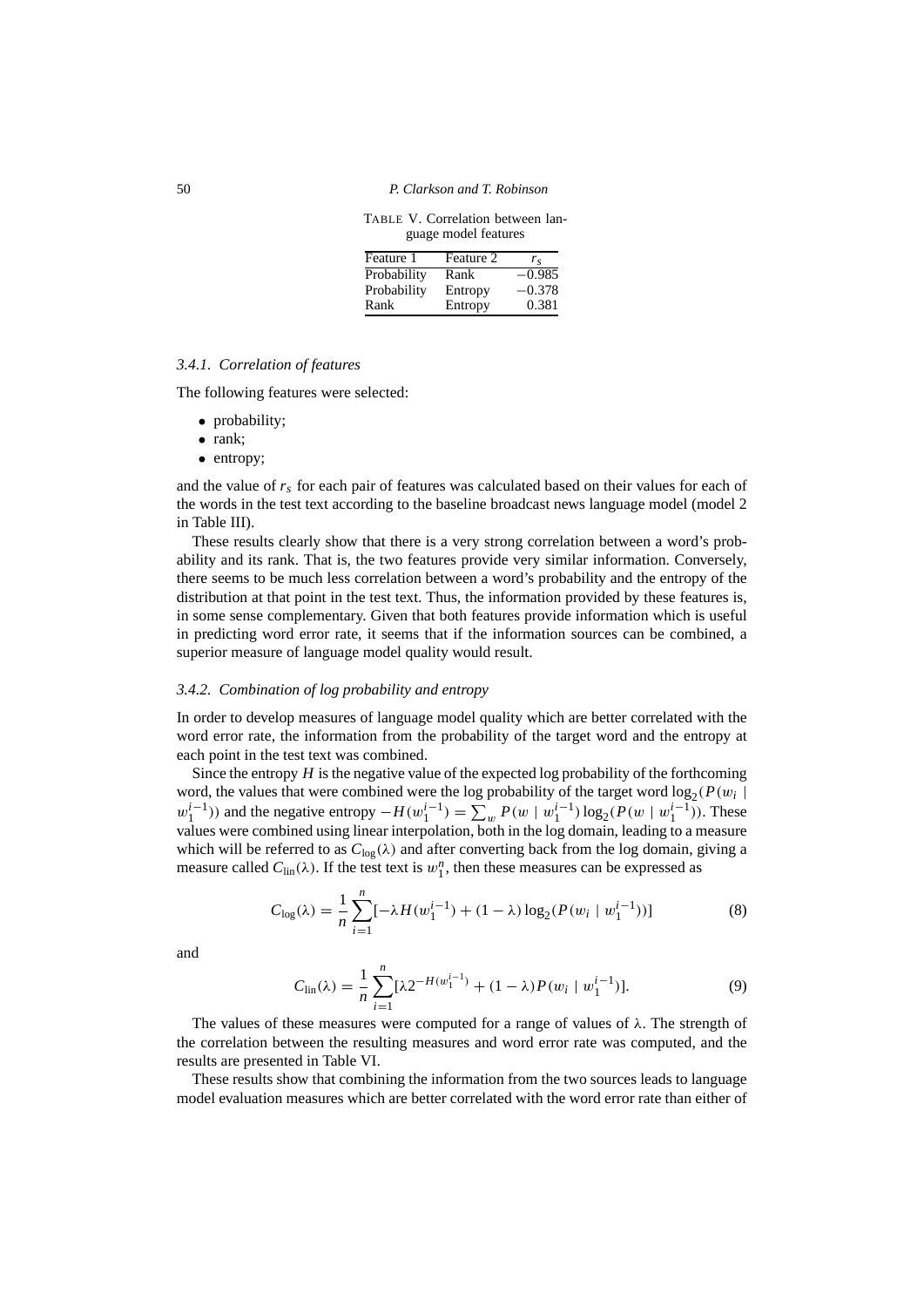|                                     | with word chon rate |             |       |
|-------------------------------------|---------------------|-------------|-------|
|                                     | r                   | $r_{\rm s}$ | T     |
| $\overline{C_{\log}(0)}$ (Baseline) | 0.966               | 0.955       | 0.840 |
| $C_{\log}(0.05)$                    | 0.969               | 0.960       | 0.853 |
| $C_{\log}(0.1)$                     | 0.971               | 0.965       | 0.868 |
| $C_{\log}(0.2)$                     | 0.971               | 0.964       | 0.863 |
| $C_{\log}(0.3)$                     | 0.964               | 0.957       | 0.837 |
| $C_{\text{lin}}(0.001)$             | 0.970               | 0.962       | 0.853 |
| $C_{\text{lin}}(0.002)$             | 0.970               | 0.963       | 0.856 |
| $C_{\text{lin}}(0.01)$              | 0.965               | 0.955       | 0.842 |
| $C_{\text{lin}}(0.02)$              | 0.959               | 0.952       | 0.835 |

<span id="page-12-0"></span>

|  | TABLE VI. Correlation of combined measures |  |  |
|--|--------------------------------------------|--|--|
|  | with word error rate                       |  |  |

the individual measures. In particular,  $C_{\text{log}}(0.1)$  performs considerably better than perplexity in this respect. This clearly demonstrates that information concerning the manner in which the probability mass is distributed over non-target words is useful in predicting word error rate.

#### *3.5. Application to language model development*

In the mixture-based language model, the interpolation weights assigned to each component are selected to maximize the likelihood (and hence to minimize the perplexity) of previously seen text. This has typically led to models which have considerably lower perplexities than the baseline trigram model, but no decrease in word error rate.

This section has described the development of measures of language model quality which correlate better with word error rate than perplexity does. Since the ultimate aim of mixturebased models is to reduce word error rate, the interpolation weights should be chosen with this in mind. Therefore, we attempt to choose interpolation weights which are optimized with respect to our new measures.

The probability estimate from the mixture-based model is simply a linear combination of the probability estimates from a set of component models:

$$
P(w_i \mid w_{i-2}^{i-1}) = \sum_{j=0}^{k} \lambda_j P_{\text{model } j}(w_i \mid w_{i-2}^{i-1})
$$
 (10)

where "model 0" is the full language model, and *k* represents the number of components into which the training text is clustered.

The aim, therefore, is to select interpolation weights  $\lambda_j$  in order to maximize a more appropriate measure. In this case, we aim to maximize  $C<sub>loc</sub>(0.1)$ . This technique was applied to generate new interpolation weights for mixture-based models based on 30 mixture components trained on both the broadcast news corpus and the British national corpus. In both cases, supervised and unsupervised adaptation were applied. Lattice rescoring experiments were carried out using the resulting interpolation weights. The results are presented in Table [VII](#page-13-6), and are compared with the results of using the conventional maximum likelihood weights.

These results show that the new weights chosen to maximize  $C_{\text{log}}(0.1)$  perform consistently better than the the old maximum likelihood weights. While the difference in performance is small, the overall difference between the word error rate optimized and maximum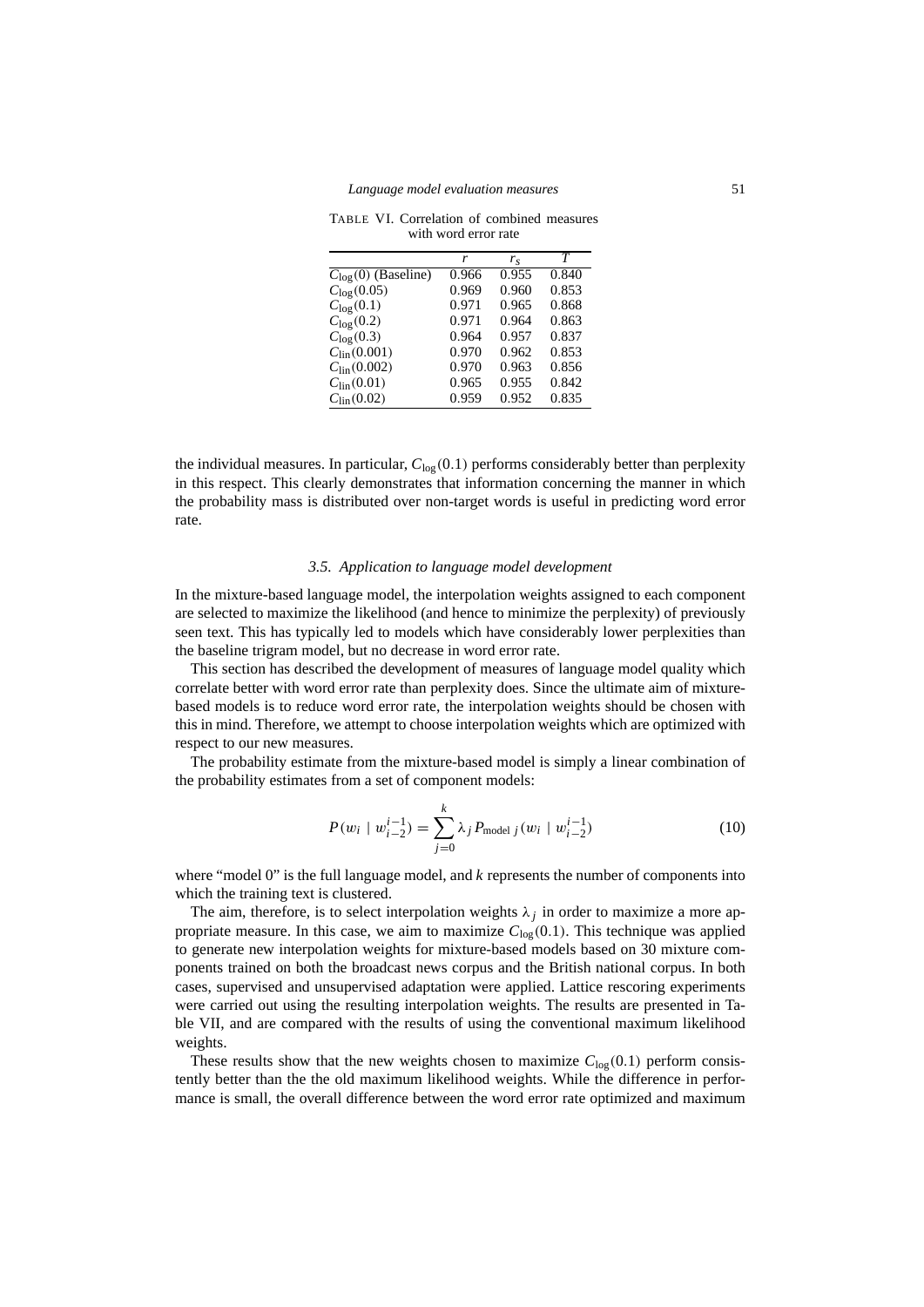|                       |              | Weights            |               |  |  |
|-----------------------|--------------|--------------------|---------------|--|--|
| Training text         | Adaptation   | Maximum likelihood | WER optimized |  |  |
| <b>Broadcast news</b> | Unsupervised | 38.2%              | 38.1%         |  |  |
| Broadcast news        | Supervised   | 38.0%              | 37.9%         |  |  |
| <b>BNC</b>            | Unsupervised | 42.3%              | 41.9%         |  |  |
| <b>BNC</b>            | Supervised   | 41.8%              | 41.6%         |  |  |

<span id="page-13-6"></span>TABLE VII. Comparison of word error rates achieved by maximum likelihood and word error rate optimized interpolation weights

likelihood weights is statistically significant at the 1% level according to the matched pairs sentence segments word error test [\(Gillick & Cox](#page-14-3), [1989](#page-14-3)).

## **4. Conclusions and future work**

This paper has investigated the shortcomings of perplexity as a predictor of a language model's effect on word error rate, and has proposed alternative measures. Language models with identical perplexities but which result in significantly different word error rates have been developed. By investigating the manner in which these models differ, it has been shown that merely considering the probabilities of the words which occur in the test text is insufficient to distinguish between them. Instead, relevant information is contained in the probabilities of the alternative words which will compete with the correct word within the decoder. By also considering this information, it was shown that it is possible to derive measures of language model quality which are considerably better correlated with word error rate than perplexity is. It was further shown that the recognition performance achieved using mixturebased language models was increased when the mixture weights were chosen to optimize these new measures rather than perplexity.

There are many ways in which this information about the probabilities of alternative words could be used in measures of language model quality, and only a few of these have been investigated in this paper. There is therefore a good deal of scope for developing measures which correlate even more strongly with word error rate. Such improved measures will be useful in themselves, and are likely to lead to further-improved language models.

The authors wish to thank Roni Rosenfeld, Kristie Seymore and Stan Chen of Carnegie Mellon University for many useful and informative discussions.

#### **References**

- <span id="page-13-5"></span>Bahl, L. R., Brown, P. F., de Souza, P. V. & Mercer, R. L. (1989). A Tree-based statistical language model for natural language speech recognition. *IEEE Transactions on Pattern Analysis and Machine Intelligence*, **37(7)**, 1001–1008.
- <span id="page-13-0"></span>Bahl, L. R., Jelinek, F. & Mercer, R. L. (1983). A maximum likelihood approach to continuous speech recognition. *IEEE Transactions on Pattern Analysis and Machine Intelligence*, **5(2)**, 179–190.
- <span id="page-13-4"></span>Burnard, L. (1995). *Users Reference Guide for the British National Corpus*, Oxford University Computing Services. Chen, S., Beeferman, D. & Rosenfeld, R. (1998). Evaluation metrics for language models. *Proceedings of the ARPA Workshop on Human Language Technology*, Lansdowne, Virginia.
- <span id="page-13-3"></span><span id="page-13-1"></span>Clarkson, P. R. & Rosenfeld, R. (1997). Statistical language modeling using the CMU-Cambridge toolkit. *Proceedings of the European Conference on Speech Communication and Technology*, volume 5, Rhodes, Greece, pp. 2707–2710.
- <span id="page-13-2"></span>Clarkson, P. R. & Robinson, A. J. (1998). The applicability of adaptive language modelling for the broadcast news task. *Proceedings of the International Conference on Spoken Language Processing*, Sydney, Australia.